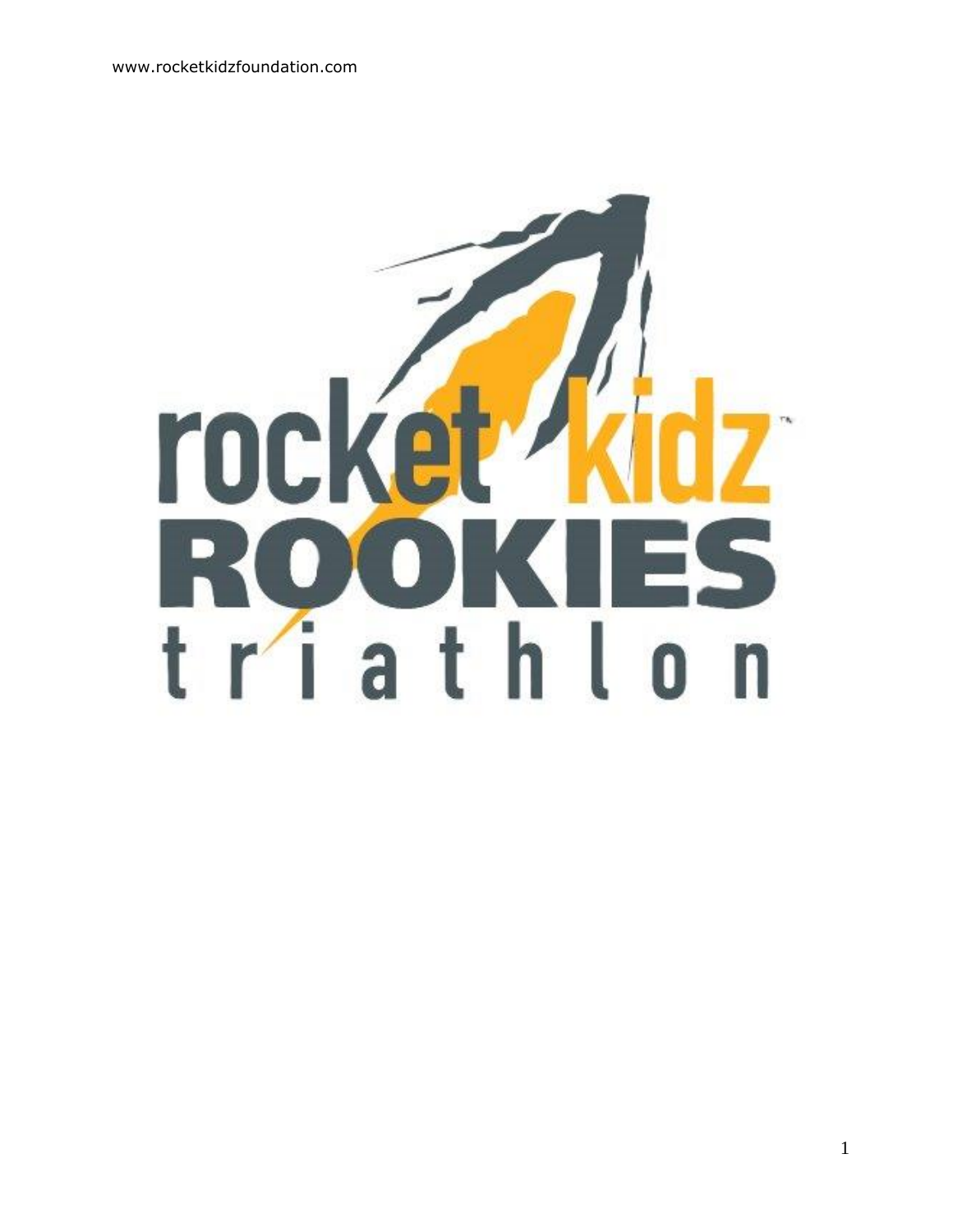# June 26, 2022

Benefiting

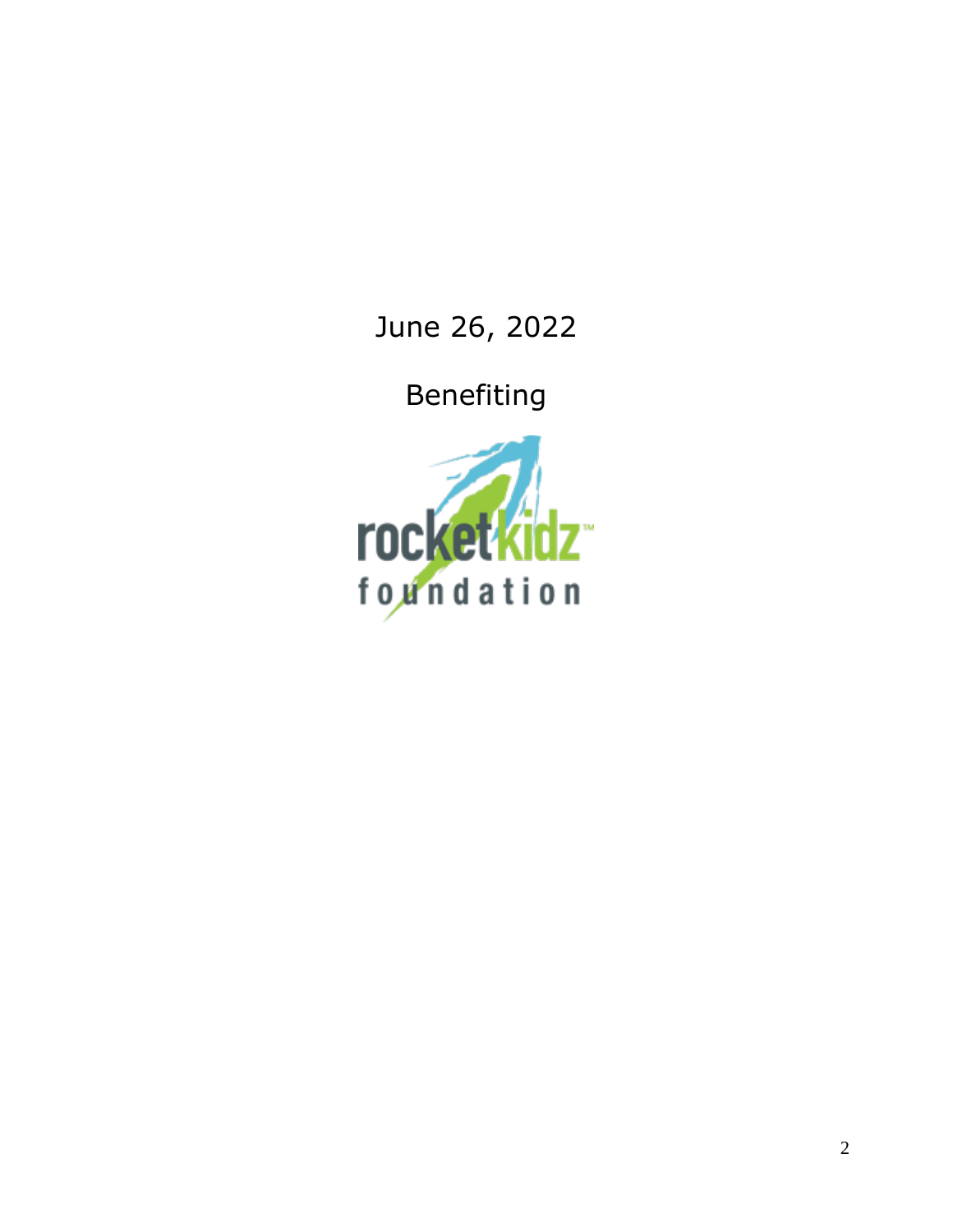**Welcome to the Official 2022 Racer Guide for RocketKidz Rookies!!** We ask that parents please review the enclosed information to ensure safety & a fun time for each child who is racing.

This guide is meant to acquaint you with the race, race site, course and general information. Please note that any race day announcements at the mandatory meeting will supersede all other documents or information.

Although we do not anticipate any course changes, if we should experience weather or other issues necessitating a last minute change, those changes will be announced on race day.

All maps are attached via separate attachments.

## **General Information For All Racers**

**PACKET PICKUP:** We will hold packet pick-up on **Saturday, June 25, 2022, from 2-6 p.m. at Manship YMCA**, 8100 YMCA Plaza Dr., Baton Rouge. We ask that all local racers please come to packet pick-up on Saturday. Please do not wait to pick up your packet on race day if it can be avoided. We will not hold up the race start for tardy racers and we can only process packet pick-up at a given pace. Once transition closes at 7:15 a.m. we will not allow racers in the transition area, so it is important to be ready in advance of arriving at the site if possible.

**BICYCLE SAFETY CHECK/RACE NUMBERS:** Please perform an equipment safety check at home by tightening handlebars, seats, and checking tire air pressure & brakes. Any local bike shop will perform a safety check but there may be costs associated with repairing/replacing parts. We encourage you to go to Southern Bicycle Company (4237 Perkins Road). Make sure bicycle race number is secured to the top bar of their bicycle and helmet race number is affixed in the front middle of the helmet. **ALL RACERS MUST WEAR A HELMET FOR THE BIKE PORTION OF THE RACE AND AT ALL TIMES WHEN RIDING THEIR BIKE AT THE RACE SITE, EVEN BEFORE AND AFTER THE RACE.**

## **RACE DAY SCHEDULE:**

**5:30-6:45: Out-of-town packet pick-up** at Manship YMCA. Again, we strongly encourage all local racers to pick-up their packets on Saturday so that you are prepared and have affixed your racer's running bib to either race belt or t-shirt, as well as put the bike and helmet stickers on your racer's gear the night before. If you are from out of town, please try to arrive early so that you have plenty of time to get your racer ready. Less stress for you and your little one!

**6:30-7:15: Transition open** for racers to check-in and set up their bicycles, helmets, shoes, and race numbers in the bicycle transition area. Everything must be in place by 7:15 a.m. We will not have timing chips for this race. Time will just be kept with a clock. We encourage parents to time your children individually. **THIS IS A CHANGE FROM PREVIOUS YEARS AND IT IS AN UNFORTUNATE**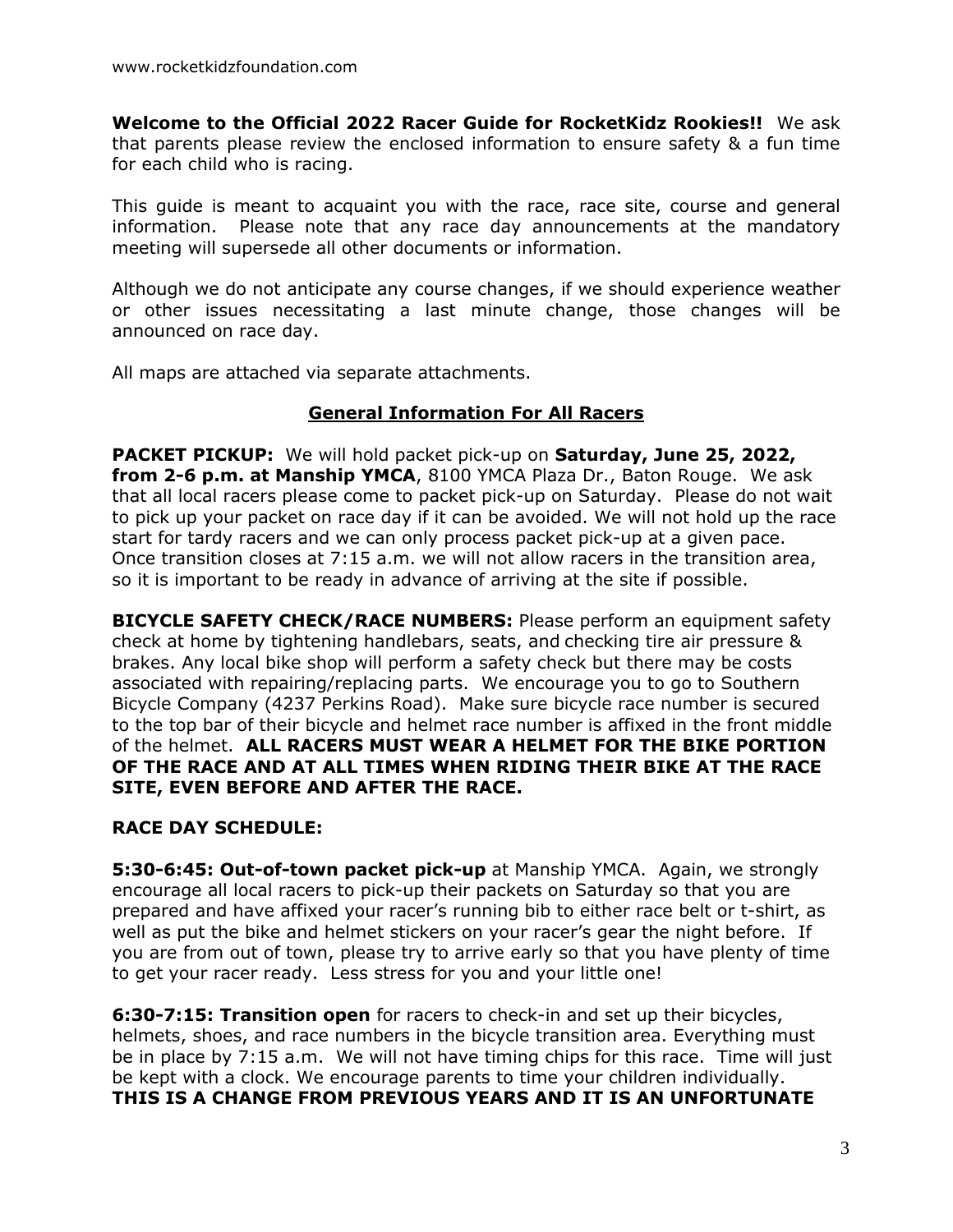**CHANGE, IT IS NOT COST EFFECTIVE TO DO CHIP TIMING FOR THIS EVENT SINCE AWARDS ARE NOT GIVEN. (**We will have chip timing and awards for our Rocketkidz Tri on 7.31.2022) Racers will need to get "body marked" during this time. Body marking consists of writing your racer's number vertically along both upper arms. You may do this yourself before you get to the race, or present your racer to a volunteer in front of the **transition** area on race morning. (Helpful hint: permanent marker is easily removed by using an alcohol swab.) Body marking helps identify your child in photos.

**7:00-7:30: Race day announcements.** Please listen carefully for any and all announcements being made over the PA system. We will be providing instruction regarding the close of transition, various updates, and announcing the line-up to start the race. We will also have some remarks from the race director and play the national anthem right before the race start.

**7:15-7:30:** Line up for swim start. Our swimmers will start in the following order:

- 3-4 non-swimmers
- 3-4 swimmers
- 5-6 non-swimmers
- 5-6 swimmers
- 7-10 all racers (there is no "non-swimmer" category for this age group)

To help with the line-up this year, we have numbered the racer's bibs consistent with the starting order. **Please line-up by bib number, lowest to highest**. If your child's age/bib doesn't appear to line up with their correct division please let the volunteer at the swim start know so we can get them in the right spot. Sometimes we have to reassign bib numbers, etc.

**7:30:** First racer will be in the water!

**9:00-9:30:** Approximate time that last racer will finish the bike. Once the last racer finishes the bike course we will announce that bikes may be picked up from transition. Please do not ask volunteers to let you into transition until we have announced that the last biker has finished. Our volunteers give freely of their time to ensure that everyone has a fun, fair and safe race. Please show them some love and treat them respectfully.

**9:30-10:00:** Anticipated time that all racers will be finished, triathletes will be greeted by adoring fans, and Rookies will be in the books!

**PHOTOGRAPHY:** We have a fantastic volunteer photographer who has been taking race day photos for this event the last couple of years. These photos will be available for download free of charge after the race.

#### **OTHER STUFF**

**Bathrooms** - you may use the YMCA bathrooms for the duration of the event. Please be kind and tidy.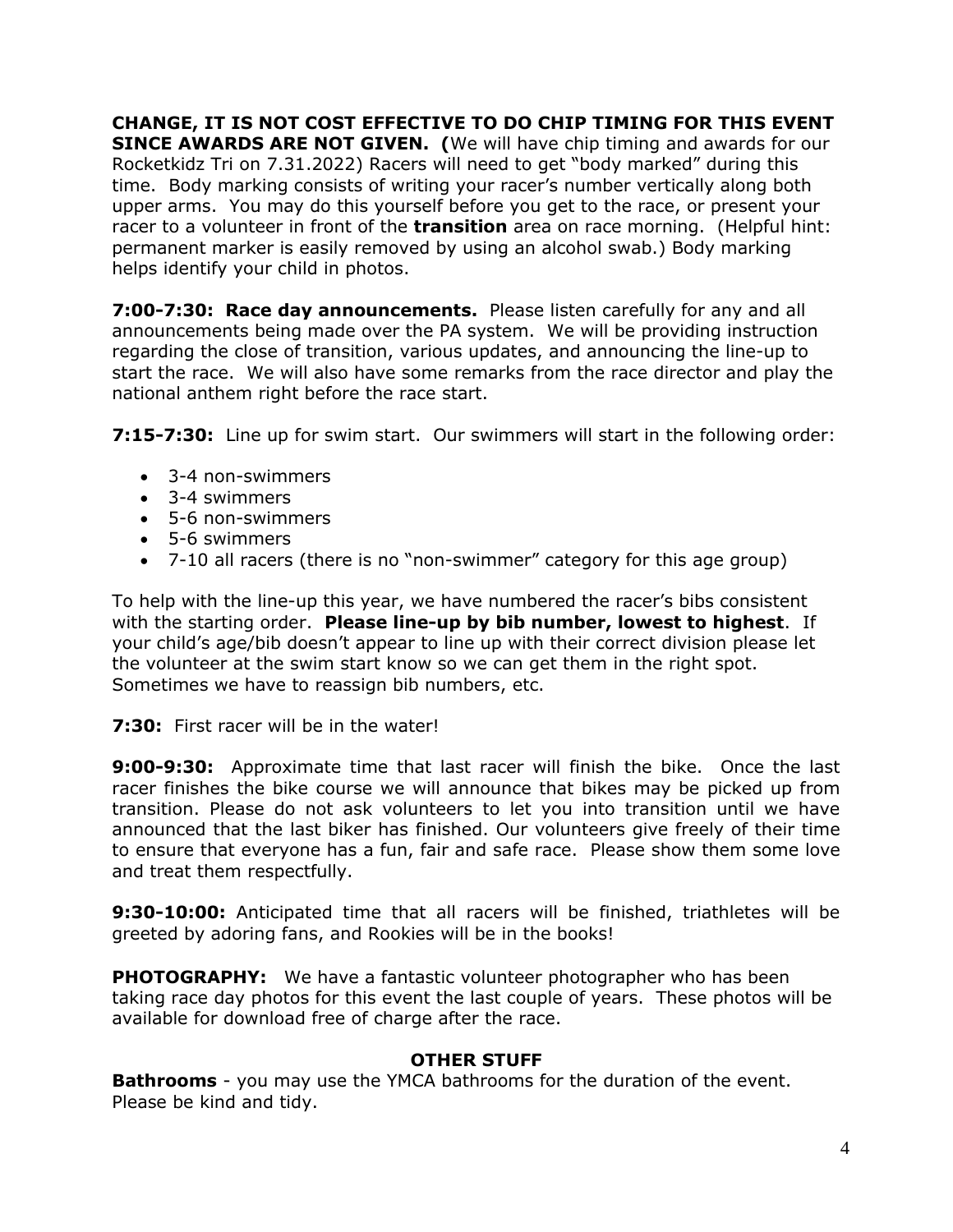#### **Lost and Found** – located by the finish after the race.

#### **Refund Policy...or more accurately... Lack of Refund Policy**

We cannot refund entry fees. This isn't because we are purchasing a vacation home in the Caribbean. It is because it takes an enormous effort and funding to stage a triathlon like ours. From facility agreements, signage, food/drink, shirts, goodies, marking chalk, DJ, timing, office supplies, duty police officers, bike racks, trash, bib numbers, permits, sanctioning fees, barricade usage, awards, finisher medals ....even a couple thousand safety pins.....it adds up quick and all that money is already spent by race day, whether you race or not. (However, please DO come pick up your race packet if you can't race - the shirt/goodies ARE yours as part of your entry fee.) WE DO NOT MAIL OUT PACKETS AFTER THE EVENT. If you know your little racer is not racing, a friend may pick up your packet, which will not contain a race number.

Due to the incredibly difficult logistics of finding room on everyone's Calendar for our event, we do NOT have a rain-day scheduled. So, should Mother Nature not cooperate with us on race day we reserve the right to cancel or alter the race if we feel conditions are not safe. We will not make that decision until close to START TIME on RACE DAY. Our weather is so fickle that forecasting is laughable most days. The race may take place in light rain but not lightening. Depending on the weather, the race could be delayed, altered or cancelled.

If the worst happens and the weather forces us to cancel the race we want to point out that all proceeds from our event go to the Rocketkidz Foundation.

Rocketkidz Rookies is a Rocketkidz Foundation Event, whose mission is to create and sustain healthy kids, families and communities through programming, advocacy and education. RKF is a 501c3 nonprofit. Your participation in events such as Rookies helps to fund great local programming that supports RKF's mission!

## **Thank you for supporting RKF and have a great race!!**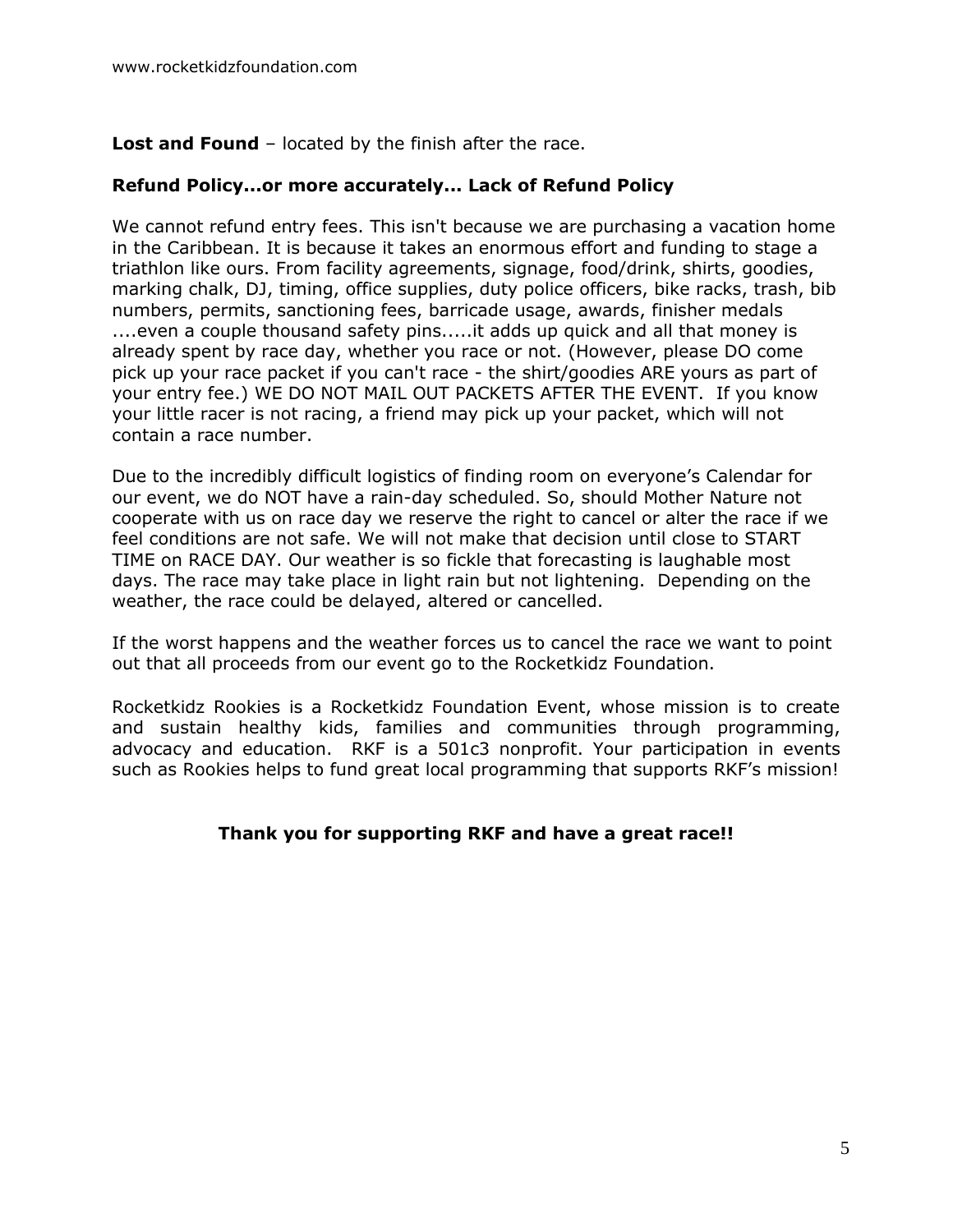#### **Race Information for 3-4 Year Old Non-Swimmers/Swimmers**

**SWIM:** The RocketKidz Rookies Triathlon will begin with a swim in the outdoor pool. The swim will be 15 yards. Kids will enter the pool one at a time 15 yards from the end of the lane and will exit at the end of the lane at the ladder/steps.

As noted above, 3-4 year old non-swimmers are the first racers in the water. Make sure your racer is lined up by bib number and ready to go! **Non-swimmers may wear floaties or life jacket (not provided).** Only ONE parent per non-swimmer is allowed in the pool.

#### 3-4 year-old **swimmers** are the second group to start. **No flotation devices may be used by swimmers and no parents allowed in the pool with the swimmer.**

**BIKE TRANSITION:** After the swim, each participant will go to the transition area. When each swimmer arrives in transition, they need to locate their spot where their gear is waiting. Volunteers will be on hand to help. Next to each participants bicycle should be their shoes, any clothing for bike/run, and bike helmet. Racers do not have to change out of their swim suits for this short race but they will need to have their bib on a race belt or pinned to the front of the shirt they will wear. ONE parent is allowed to accompany 3-4 year-old racers into transition to get their gear for the bike.

Every child must have a helmet for the bike portion of the race. **Helmets must be fastened before leaving transition.** Bikers must walk their bikes into and out of transition. Failure to walk bicycles into and out of transition will result in your child's elimination from the event. Our main concern is for the safety of our racers and we have this rule in place for that reason. Please help us to make sure this is a safe and fun event for the kiddos. There will be a clearly marked 'mount/dismount line' with volunteers to show racers where they need to get on/off their bikes.

**BIKE COURSE:** Each biker must complete one full lap for his/her age group.

One parent is permitted on bike course for 3-4 year-olds, both divisions. Please make every effort not to interfere with any other rider. For safety reasons, we ask that you make sure you do not come into contact with another bike at any time.

Bikers must stay to the right unless passing on the left. In the event that your child becomes too tired to continue, has an accident or has mechanical problems, there will be bicycle safety staff located around the entire course to assist your child. Please allow the course volunteers to assist the racers. Training wheels are allowed at all ages, and for 3-4 year-olds, scooters and tricycles are also permitted. Helmets must be fastened and worn at all times during the entire bicycle event.

**RUN:** After each racer has completed the bicycle course, they must walk their bicycle into the transition area and return their bicycle to their original bike location. Pinned race numbers must be worn for the entire run event (most racers will still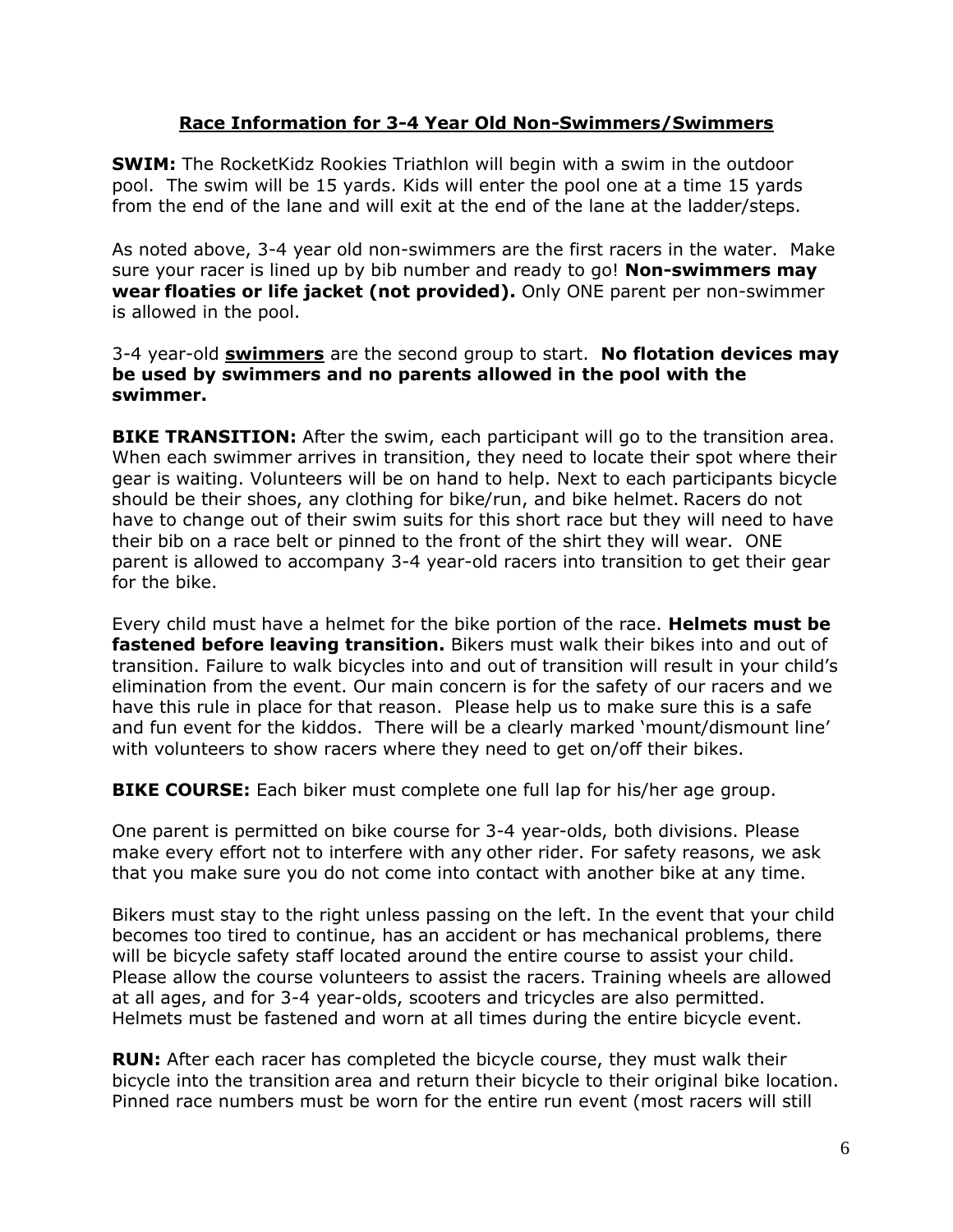have it on from the bike course). Runners will follow a running route through the parking lot that will be clearly marked with cones and/or pennant flagging.

Each racer must complete the run course and cross the finish line. ONE parent may accompany 3-4 year-olds on the run.

**RACE FINISH:** Each child will receive a finisher medal. There will be water and snacks at the finish for the racers.

PLEASE DO YOUR BEST NOT TO INTERFERE WITH OTHER RACERS STILL ON THE COURSE. We ask that you respect the other kids as they complete their event. We want to make sure the last racers gets a fair and uncongested race course just like the first racer. If for any reason you get separated from your racer, please see the announcer and we will help you reunite.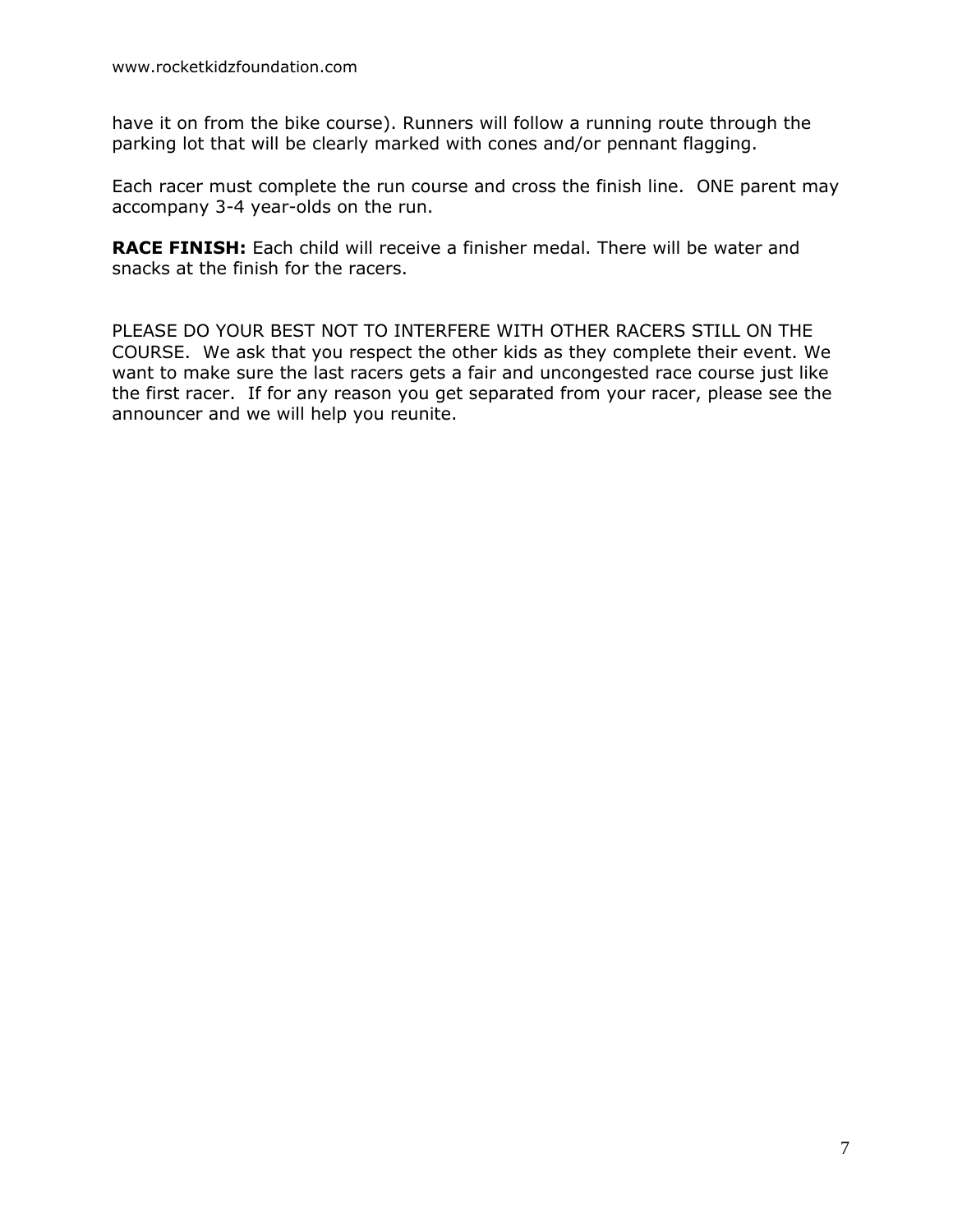#### **Race Information for 5-6 Year Old Non-Swimmers/Swimmers**

**SWIM:** The RocketKidz Rookies Triathlon will begin with a swim one lap (25 Yards) in the outdoor pool and will exit at the ladder/step at the end of the lane.

As noted above, 5-6 year old non-swimmers are the third group of racers in the water. Make sure your racer is lined up by bib number and ready to go! **Nonswimmers may wear floaties or life jacket (not provided).** Only ONE parent per non-swimmer is allowed in the pool.

5-6 year-old swimmers are the fourth group to start. **No flotation devices may be used by swimmers and no parents may accompany swimmers in the pool.**

**BIKE TRANSITION:** After the swim, each racer will go to the transition area. **NO PARENTS ARE ALLOWED IN TRANSITION FOR THIS DIVISION.** When each swimmer arrives in transition, they need to locate their spot where their gear is waiting. Volunteers will be there to help them. Next to each racer's bicycle should be their shoes, any clothing for bike/run, and bike helmet. Racers do not have to change out of their swim suits for this short race but they will need to have their bib on a race belt or pinned to the front of shirt they will wear.

Every child must have a helmet for the bike portion of the race. **Helmets must be fastened before leaving transition.** Bikers must walk their bikes into and out of transition. Failure to walk bicycles into and out of transition will result in your child's elimination from the event. Our main concern is for the safety of our racers and we have this rule in place for that reason. Please help us to make sure this is a safe and fun event for the kiddos. There will be a clearly marked 'mount/dismount line' with volunteers to show racers where they need to get on/off their bikes.

**BIKE COURSE:** Each biker must complete one full lap for his/her age group.

Parents are not permitted to accompany 5-6 year-old racers on the bike course.

Bikers must stay to the right unless passing on the left. In the event that your child becomes too tired to continue, has an accident or has mechanical problems, there will be bicycle safety staff located around the entire course to assist your child. Please allow the course volunteers to assist the racers. Training wheels are allowed at all ages. Helmets must be fastened and worn at all times during the entire bicycle event.

**RUN:** After each racer has completed the bicycle course, they must walk their bicycle into the transition area and return their bicycle to their original bike location. Pinned race numbers must be worn for the entire run event (most racers will still have it on from the bike course). Runners will follow a running route marked with cones/pennant flagging/tape through the parking lot and towards the baseball fields. (different than the 3-4 yr old division run).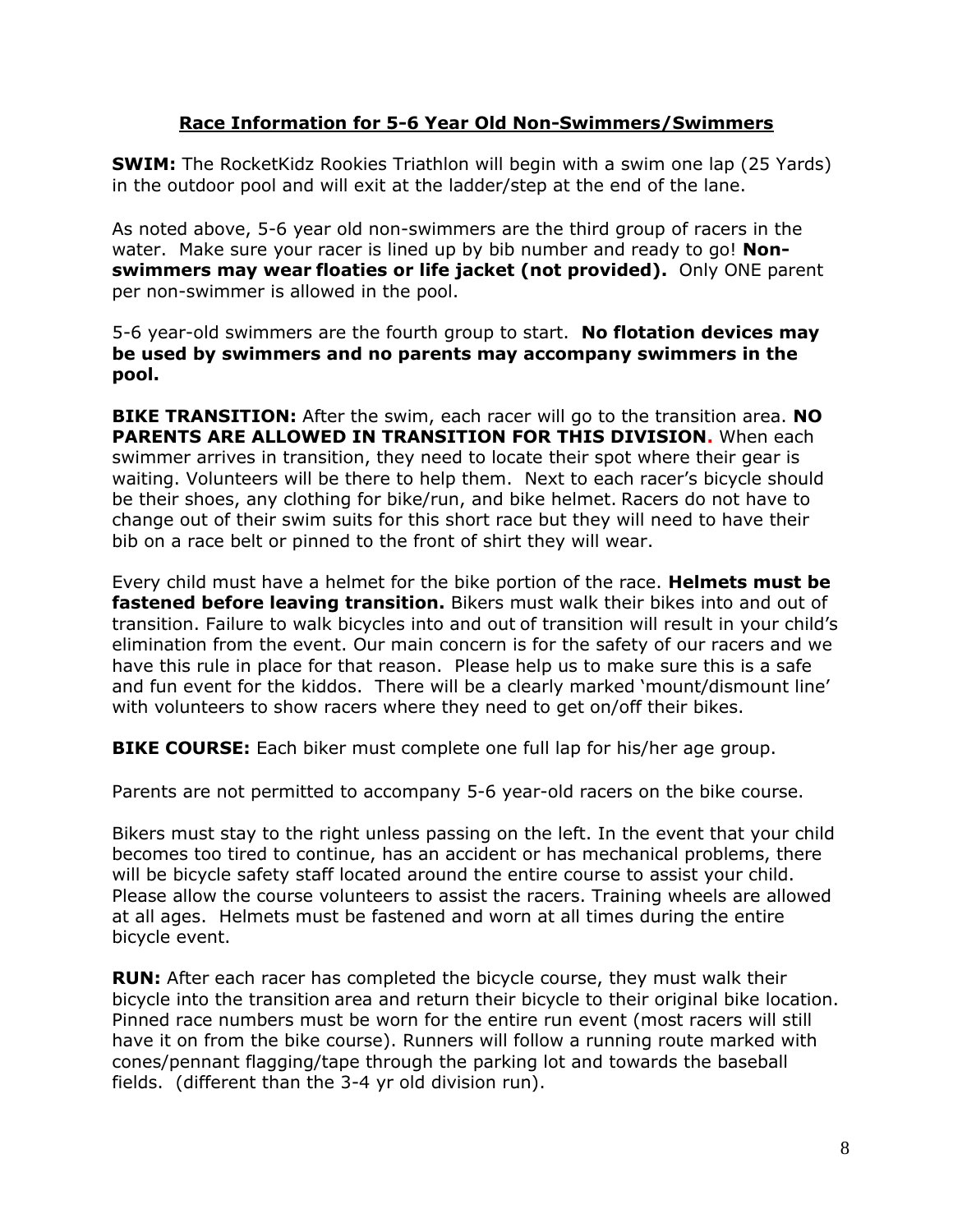Each racer must complete the run course and cross the finish line. Parents may not accompany 5-6 year-olds on the run.

**RACE FINISH:** Each child will receive a finisher medal. There will be water and snacks at the finish for the racers.

PLEASE DO YOUR BEST NOT TO INTERFERE WITH OTHER RACERS STILL ON THE COURSE. We ask that you respect the other kids as they complete their event. We want to make sure the last racers gets a fair and uncongested race course just like the first racer. If for any reason you get separated from your racer, please see the announcer and we will help you reunite.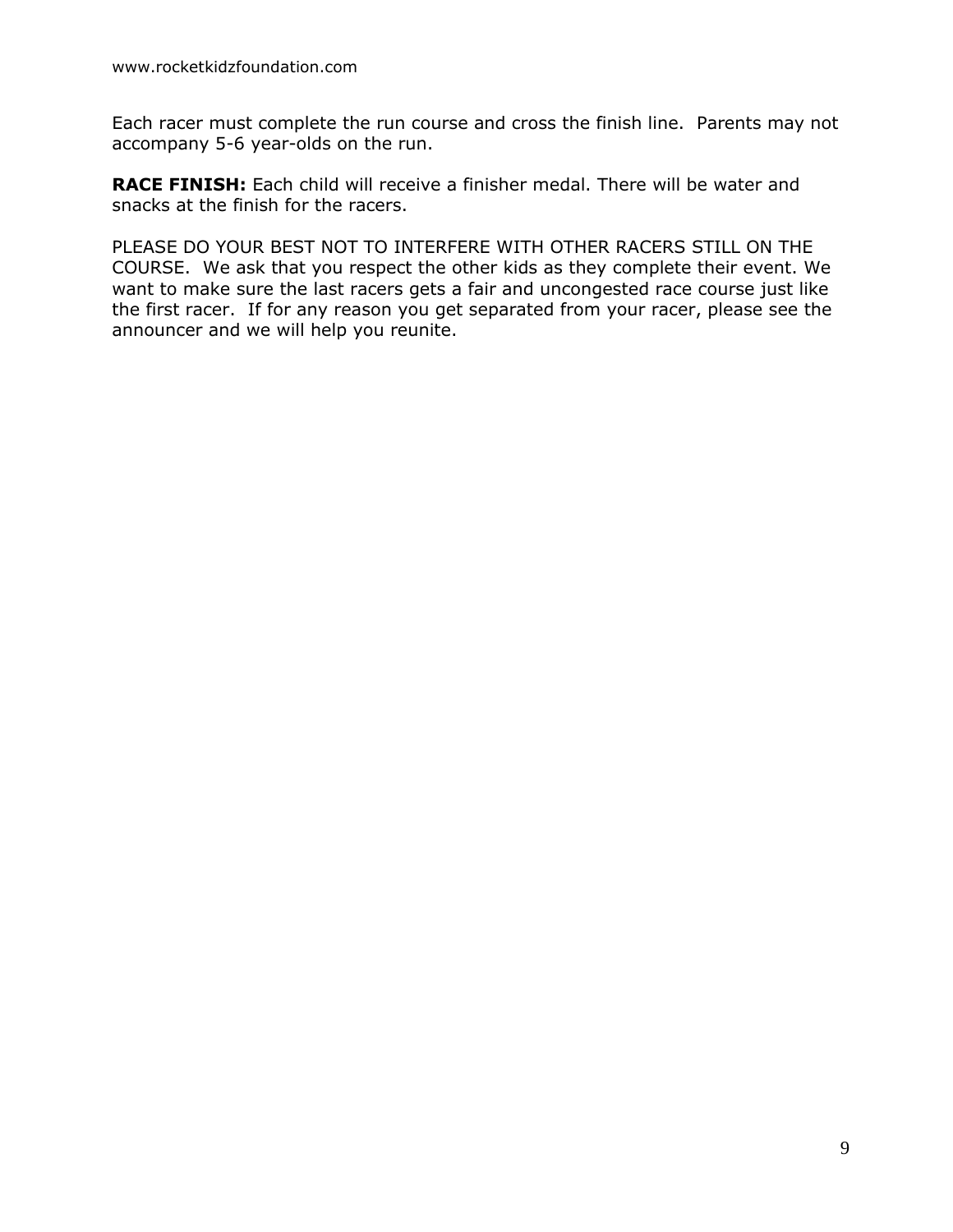## **Race Information for 7-10 Year Old**

**SWIM:** The RocketKidz Rookies Triathlon will begin with a swim in the outdoor pool. The swim is one lap and swimmers will exit at the steps/ladder at the end of lane.

As noted above, 7-10 year-olds are the final group of racers in the water. Make sure your racer is lined up by bib number and ready to go! There is no nonswimmer division for 7-10 year-olds. **No flotation devices may be used by 7- 10 year-old swimmers and no parents may accompany these swimmers in the pool.**

**BIKE TRANSITION:** After the swim, each racer will go to the transition area. **PARENTS ARE NOT ALLOWED TO ACCOMPANY 7-10 YEAR-OLD RACERS INTO TRANSITION.** When each swimmer arrives in transition, they need to locate their spot where their gear is waiting. Volunteers will be there to help them if needed. Next to each racer's bicycle should be their shoes, any clothing for bike/run, and bike helmet. Racers do not have to change out of their swim suits for this short race but they will need to have their bib on a race belt or pinned the front of the shirt they will wear.

Every child must have a helmet for the bike portion of the race. **Helmets must be fastened before leaving transition.** Bikers must walk their bikes into and out of transition. Failure to walk bicycles into and out of transition will result in your child's elimination from the event. Our main concern is for the safety of our racers and we have this rule in place for that reason. Please help us to make sure this is a safe and fun event for the kiddos. There will be a clearly marked 'mount/dismount line' with volunteers to show racers where they need to get on/off their bikes.

**BIKE COURSE:** Each biker must complete the full course for his/her age group.

Parents are not permitted to accompany 7-10 year-old racers on the bike course.

Bikers must stay to the right unless passing on the left. In the event that your child becomes too tired to continue, has an accident or has mechanical problems, there will be bicycle safety staff located around the entire course to assist your child. Please allow the course volunteers to assist the racers. Training wheels are allowed at all ages. Helmets must be fastened and worn at all times during the entire bicycle event.

**RUN:** After each racer has completed the bicycle course, they must walk their bicycle into the transition area and return their bicycle to their original bike location. Pinned race numbers must be worn for the entire run event (most racers will still have it on from the bike course). Runners will follow a running route marked with cones/pennant flagging/tape through the parking lot around the baseball fields and back to the finish line.